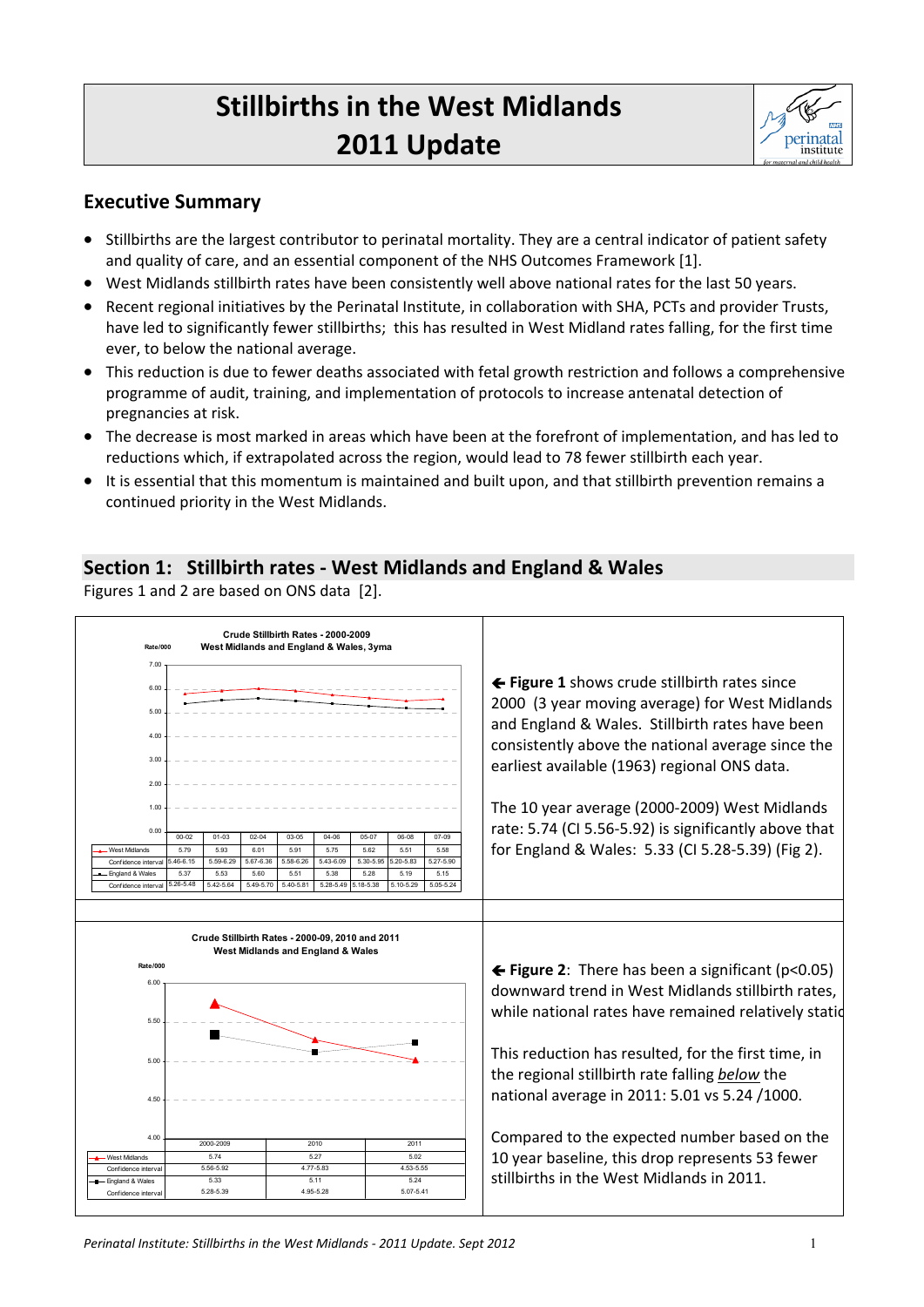### **Section 2: Subgroup Analysis**

Data from the West Midlands Perinatal Mortality Register, based on regional Perinatal Death Notifications.